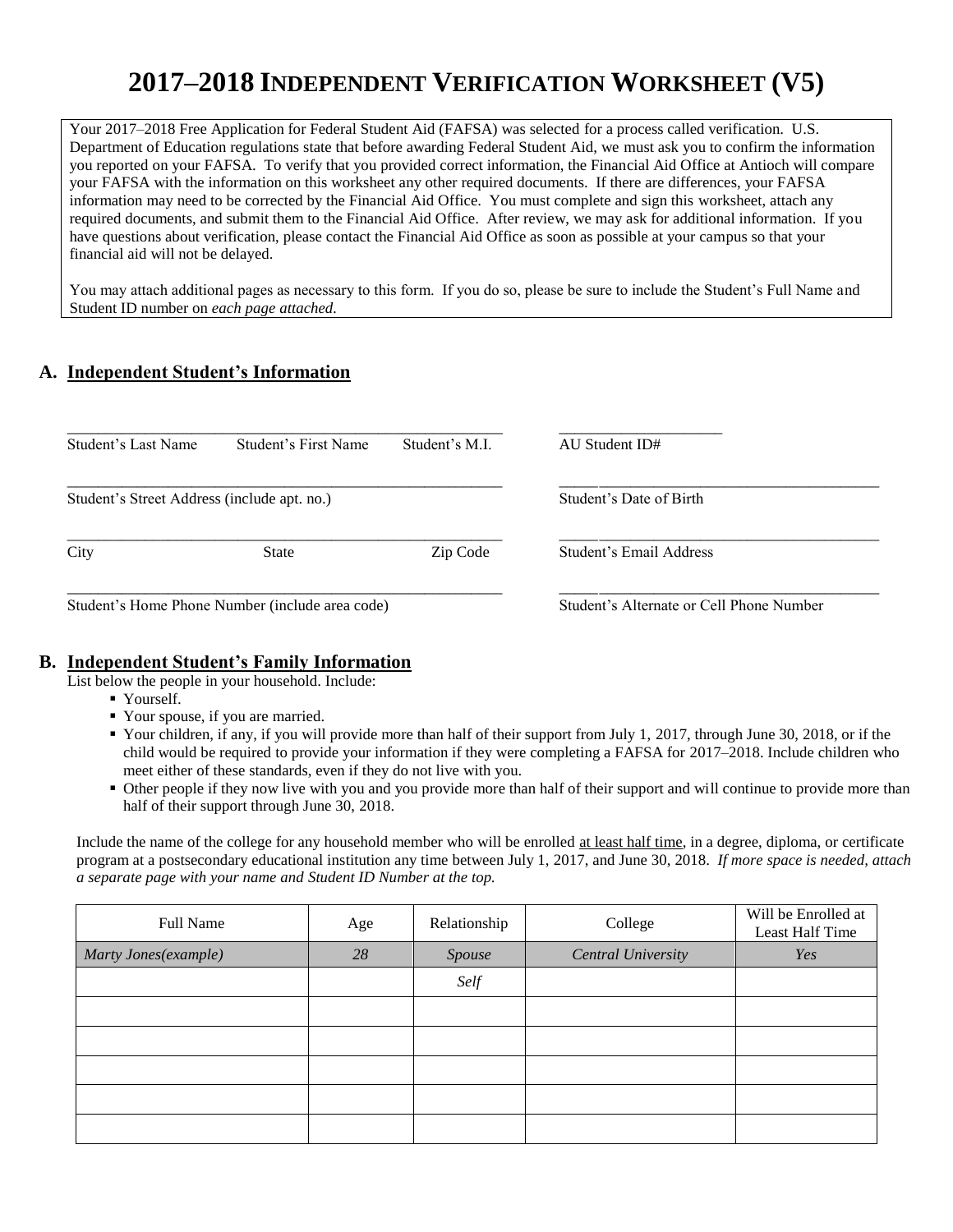# **C. Income Verification**

Complete this section if you, the student and/or your spouse filed a 2015 income tax return with the IRS. As part of verification, the Financial Aid Office is required to collect your official tax data, either through the FAFSA IRS Data Retrieval Tool (DRT) or via an IRS Tax Return Transcript. A copy of your Tax Return (1040, 1040A, or 1040EZ) is *not* acceptable for verification purposes. You must complete one of the steps outlined in the chart below.

Additionally, **please attach a 2015 W2** (or equivalent form, such as an IRS 1099) for all income earned from work, even if you and/or your parents used the IRS Data Retrieval Tool or are attaching a Tax Return Transcript.

| I have successfully used the FAFSA's IRS Data Retrieval Tool to load my (and my spouse's) income information onto the<br>FAFSA and submitted the FAFSA transaction.                                                                                                                                                                       |
|-------------------------------------------------------------------------------------------------------------------------------------------------------------------------------------------------------------------------------------------------------------------------------------------------------------------------------------------|
| I have not yet, but will use the FAFSA's Data Retrieval Tool <i>(instructions below)</i> to transfer my (and my spouse's) income<br>information onto the FAFSA. (please note verification <b>cannot</b> be completed until this information is received)                                                                                  |
| I am unable or chose not to use the FAFSA's Data Retrieval Tool to transfer my income information. I have either attached<br>a copy of my Tax Return Transcript here, or I will request a copy of a Tax Return Transcript to be mailed to me<br><i>(instructions below)</i> and will then forward it directly to my Financial Aid Office. |
| I filed an Amended IRS Income Tax Return, I was Granted a Filing Extension by the IRS, I was a victim of IRS Identity<br>Theft, or I filed a Non-IRS Income Tax Return. I will contact the Financial Aid Office for detailed instructions on how to<br>complete verification.                                                             |
| I did not and am not required to file a 2015 Federal Tax Return. I will complete the Tax Return Non-Filer section below.                                                                                                                                                                                                                  |

The best way to verify income is by using the IRS Data Retrieval Tool (DRT) on the FAFSA. If you have not already used the tool, go to FAFSA.gov, log in to the 2017-18 FAFSA record, select "Make FAFSA Corrections," and navigate to the Financial Information section of the form. From there, follow the instructions to determine if you are eligible to use the IRS DRT to transfer 2015 IRS income tax information into the FAFSA. After uploading tax data, **please be sure to submit the FAFSA.** For electronic Tax Filers, it takes up to **two weeks** for IRS information to be available for the DRT; for paper Tax Filers, up to **eight weeks**.

Alternatively, you may request a 2015 Federal Tax Return Transcript directly from the IRS – not a photocopy of your tax return. To obtain an IRS tax return transcript, go to **www.IRS.gov** and click on the "Order a Return or Account Transcript" link, or call **1-800-908-9946**. Make sure to request the "IRS tax return transcript" and not the "IRS tax account transcript." You will need your Social Security Number, date of birth, and the address on file with the IRS (normally this will be the address used when the 2015 IRS tax return was filed). It takes up to two weeks for IRS income information to be available for electronic IRS tax return filers, and up to eight weeks for paper IRS tax return filers.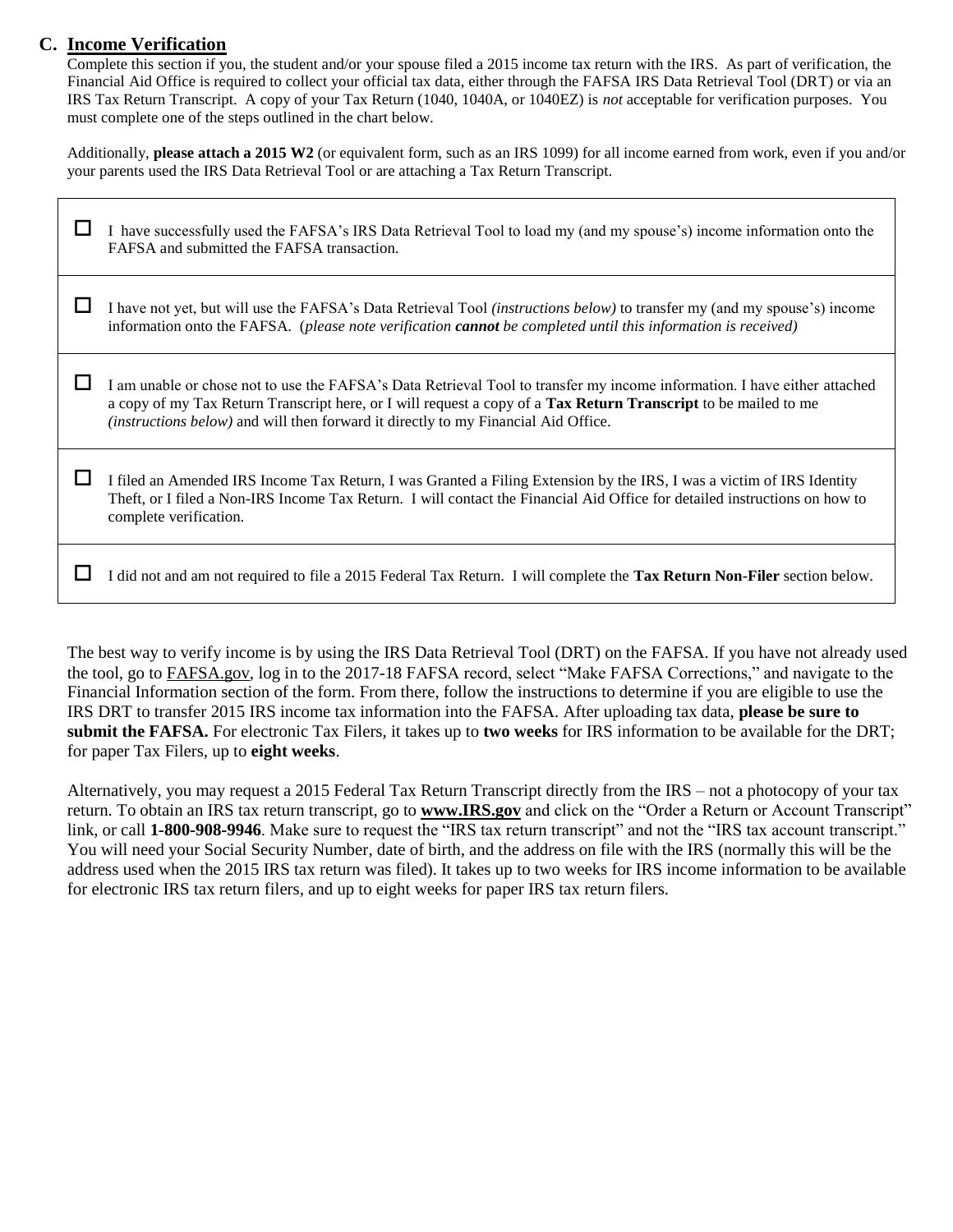## **D. Tax Return Non-Filers**

Complete this section if you, the student and/or your spouse will not file and are not required to file a 2015 income tax return with the IRS, but earned income from work in 2015. More information about who is required to file can be found at [www.IRS.gov.](http://www.irs.gov/) If you are required to file a return, but have not, you must file your return in order to be considered for Federal Student Aid.

In the following table, please list all earnings from work during 2015 **and attach a 2015 W2 or 1099-MISC for each line item**. Your application cannot be considered complete until all earnings from work can be verified with a W2 or 1099-MISC.

| Source of Income from Work in 2015 | Student | Spouse  | IRS W-2 or<br>1099 Attached? |
|------------------------------------|---------|---------|------------------------------|
|                                    | \$      | S       |                              |
|                                    | Ф       | Φ       |                              |
|                                    | D       | \$      |                              |
|                                    | ۰D      | \$      |                              |
|                                    | ۰D      | Ф       |                              |
|                                    | S       | S       |                              |
|                                    | \$      | \$      |                              |
| Total Income from Work in 2015     | \$      | ¢<br>ъD |                              |

Provide documentation from the IRS or other relevant tax authority dated on or after October 1, 2016 that indicates a 2015 IRS income tax return was not filed with the IRS or other relevant tax authority. A confirmation of non-filing can be obtained from the IRS using Form 4506-T and checking box 7. If appropriate, a similar confirmation from another taxing authority (e.g., a U.S. territory or a foreign government) is also acceptable.

Check here if confirmation of non-filing is provided.

Check here if confirmation of non-filing will be provided later.

## **E. Verification of Other Untaxed Income**

Complete this section for you and your spouse. **Please indicate "zero" if not applicable. DO NOT LEAVE BLANK.** 

**1. If you did not have any source of work income in 2015, please attach a statement describing how you met your living expenses in 2015.** 

#### **2. Payments to tax-deferred pension and retirement savings**

List any payment (direct or withheld from earnings) to tax deferred pension and retirement savings plans (e.g., 401(k) or 403(b) plans), including, but not limited to, amounts reported on W-2 forms in Boxes 12a through 12d codes D, E, F, G, H, and S.

| Name of Person (Student or Spouse) Who Made the Payment       | <b>Annual Amount Paid</b><br>in $2015$ |
|---------------------------------------------------------------|----------------------------------------|
|                                                               | Φ                                      |
|                                                               | Φ                                      |
|                                                               | J                                      |
|                                                               |                                        |
|                                                               |                                        |
| Total Payments to Tax-deferred Pension and Retirement Savings |                                        |